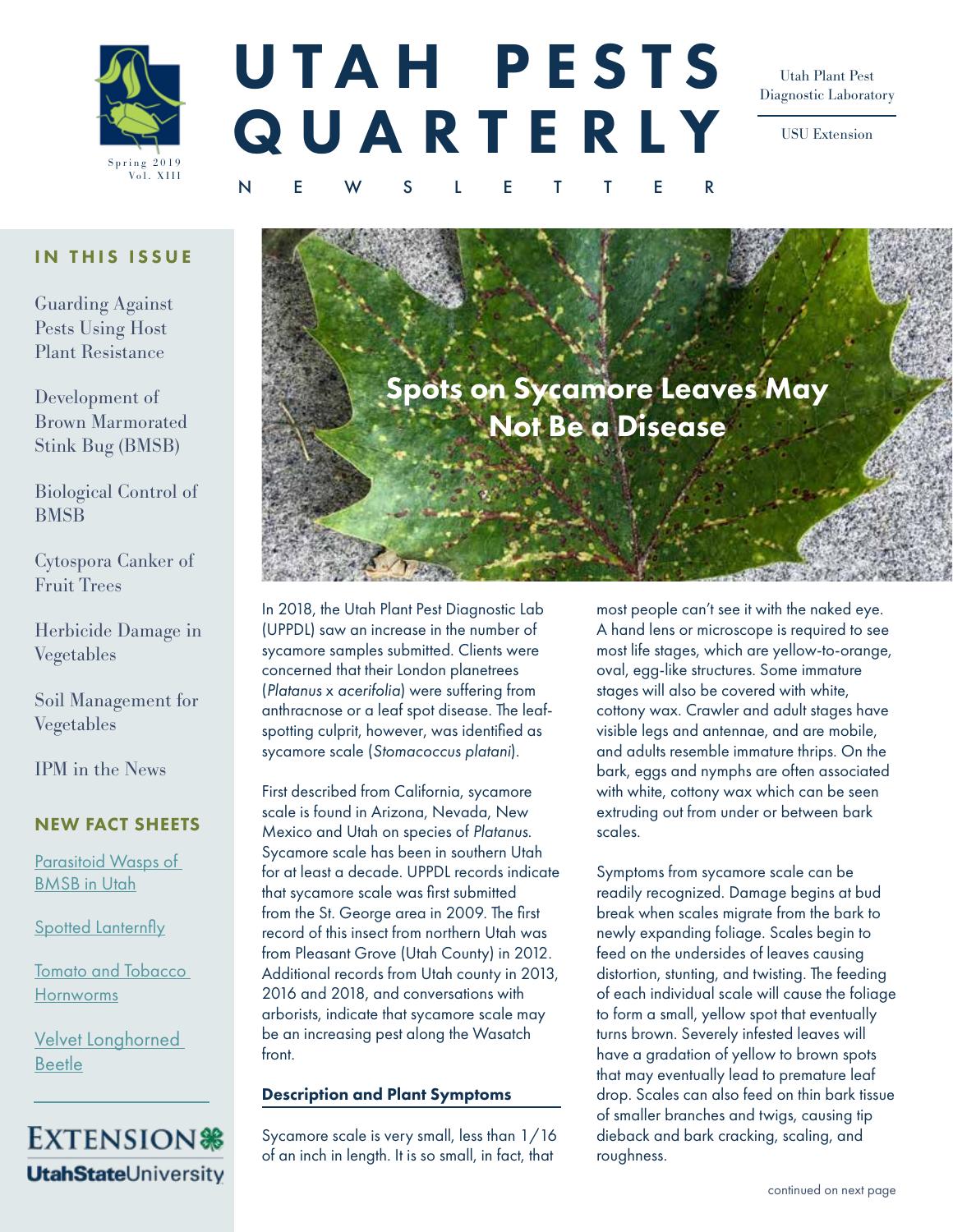### UTAH PESTS TEAM

Diane Alston Entomologist Head, Dept. of Biology [diane.alston@usu.edu](mailto:diane.alston%40usu.edu?subject=) 435-797-2516

#### Ryan Davis

Arthropod Diagnostician School IPM Associate [ryan.davis@usu.edu](mailto:ryan.davis%40usu.edu?subject=) 435-797-2435

Marion Murray IPM Project Leader *Utah Pests News* Editor [marion.murray@usu.edu](mailto:marion.murray%40usu.edu?subject=) 435-797-0776

Claudia Nischwitz Plant Pathologist [claudia.nischwitz@usu.edu](mailto:claudia.nischwitz%40usu.edu%0D?subject=) 435-797-7569

Ricardo Ramirez **Entomologist** [ricardo.ramirez@usu.edu](mailto:ricardo.ramirez%40usu.edu?subject=) 435-797-8088

Lori Spears Prof. Practice Asst. Professor USU CAPS Coordinator

[lori.spears@usu.edu](mailto:lori.spears%40usu.edu?subject=) 801-668-4056

Nick Volesky Vegetable IPM Associate nick.volesk[y@usu.edu](mailto:cami.cannon%40usu.edu?subject=) 435-797-0319

### Utah Plant Pest Diagnostic Lab

BNR Room 203 Utah State University 5305 Old Main Hill Logan, UT 84322

#### To subscribe, [click here](http://utahpests.usu.edu/ipm/subscriptions).

All images © UTAH PESTS and USU Extension unless otherwise credited.





Adult sycamore scales resemble the nymph stage of thrips (top left). Some immature stages are covered with white, cottony wax (top right). Eggs on bark are also covered in a cottony coating (right).





Look-alike damage on sycamore includes anthracnose (left) and sycamore plant bug (right). Anthracnose is a fungal disease that causes blotchy necrosis and wilting. Feeding from sycamore plant bug occurs throughout the area of the leaf (not just along veins) and spots do not turn brown.

Sycamore trees can tolerate moderate levels of scale feeding; however, severe and recurring infestation can cause plant stress or even death. Damage from sycamore scale may be confused with damage from sycamore plant bug or anthracnose.

### Life Cycle

In Utah, the number of generations per year for sycamore scale is unknown, but life stages are present on leaves from budbreak to leaf fall, and year-round on bark. In California, 3-5 generations per year are reported. The scale overwinters in bark crevices as immatures. In late winter or early spring, females mature, mate, and lay 50-100 eggs in masses of white, cottony wax on the bark of the main stem or smaller branches. At budbreak, eggs hatch into the first immature stage, called the crawler. These tiny insects migrate from the bark to leaves where they insert their straw-like mouthparts and settle, or they may remain on thin bark. Once in place, the crawlers' legs and antennae become indistinct and their body swells, forming a yellow-to-orange, egg-like

structure. The insect will develop through several immature stages (3-5) before molting into an adult. Adults mate and female scales migrate to the bark to lay eggs, though some summer-generation females will lay eggs on leaves.

#### Management

Sycamore scale is best managed at budbreak by thoroughly covering expanding leaves, and the bark of twigs, branches, and trunk with horticultural oil or insecticidal soap. This timing targets first-generation crawlers and reduces scale numbers and foliar symptoms throughout the summer. Applications made prior to budbreak (when less susceptible life stages are present) or after leaf expansion (when thorough insecticide coverage is difficult), may result in suboptimal control. Homeowners may be able to adequately cover smaller trees, but larger trees will require a professional applicator. If necessary, the oil application may be mixed with a fungicide for control of anthracnose. continued on next page<br>continued on the product of continued on the product of collection<br>of the set of the set of the set of the set of the set of the set of the set of the set of the set of the set of the set of the set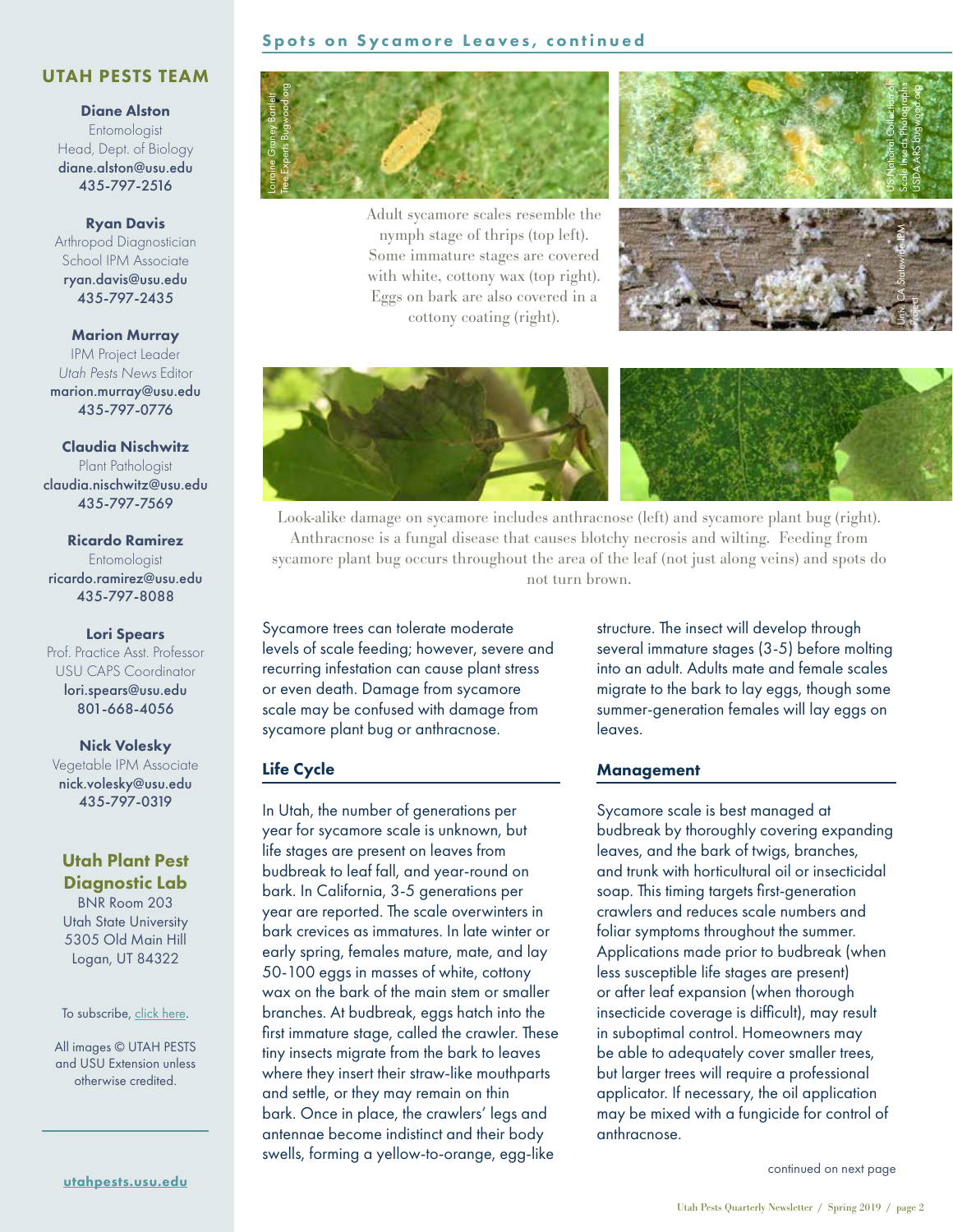While there is no data showing the efficacy of systemic insecticides on sycamore scale, imidacloprid (soil-applied) will likely provide control and may be the easiest method for homeowners and professionals to use on larger, specimen trees. Imidacloprid-containing products labeled for use on ornamental trees can be purchased at local farm or garden stores. Soil application of imidacloprid for sycamore scale is best made in spring at budbreak. Prior to soil application, remove organic material within a 2-foot zone around the trunk. This includes removing mulch, landscape fabric and turf thatch, etc. Apply the product as a liquid to the soil within 2 feet of the tree trunk; licensed professionals may use soil injection methods. Allow 4-6 weeks for imidacloprid to spread throughout the tree and provide control. Keep soil moist during this period to allow adequate uptake of the chemical.

If sycamore scale damage is observed for the first time in mid-summer, consider waiting until the following spring to begin management. Imidacloprid applied after midsummer will have difficulty dispersing throughout the tree unless adequate irrigation is provided, and a foliar spray may not cover the undersides of all leaves.

Ryan Davis, Arthropod Diagnostician

#### *For more information*

Dreistadt, S.H. 2004. Pests of Landscape Trees and Shrubs: An Integrated Pest Management Guide, 2nd Edition. ANR 3359. Statewide Integrated Pest Management Program, University of California.

Dreistadt, S.H. 2010. Sycamore Scale. University of California Statewide Integrated Pest Management Program, ANR. Pest Notes, Publication 7409.

Gill, R.J. 1993. The Scale Insects of California, Part 2: The Minor Families (Homoptera: Coccoidea). Technical series in agricultural biosystematics and plant pathology, number 2. California Department of Food and Agriculture.

Johnson, W.T. and Lyon, H.H. 1994. Insects that Feed on Trees and Shrubs, 2nd Edition. Cornell University.

Morrison, H. 1928. A Classification of the Higher Groups and Genera of the Coccid Family Margarodidae. Technical Bulletin No. 52. U.S. Department of Agriculture, Washington, D.C.

Smith, R.G., Ward, C.R., and English, L.M. 1998. Managing Sycamore Scale [*Stomacoccus platani* Ferris]. NM Extension, College of Agriculture and Home Economics, Circular 553.

Svibra, P., Fouche, C.F., and Koehler, C.S. 1993. Sycamore scale treatments most effective at bud break. California Agriculture, 47(3): 10-12.

### ENTOMOLOGY NEWS AND INFORMATION

### Guarding Against Pests Using Host Plant Resistance

When developing a crop-based IPM program, the key tools are to prevent pests from occurring in the first place, and minimizing their impact when they appear. One such preventive measure is selecting plant varieties that have traits that are less favorable for the pest to consume, or that prevent pest reproduction and development. Many plants defend themselves against attacking pests and have adapted ways to overcome being completely eaten. Enhancing these defensive traits has been a useful tool when developing pest-resistant varieties.

Physical plant traits such as dense mats of trichomes (plant hairs) can make it difficult for insects and pathogens to reach the nutritious plant tissue. These hairs are sometimes accompanied by a sticky substance that traps insects or alters their movement. Hairy varieties of beans and strawberries, for instance, reduce feeding and egg-laying by aphids, leaf hoppers, and whiteflies. Moreover, glossy or waxy leaf varieties of cabbage reduce the ability of diamondback moth larvae from mining the leaves, leaving them exposed to predators.



Before feeding on milkweed leaves, monarch caterpillars overcome the plant's defenses by trimming trichomes and severing leaf veins to bleed out the toxic latex.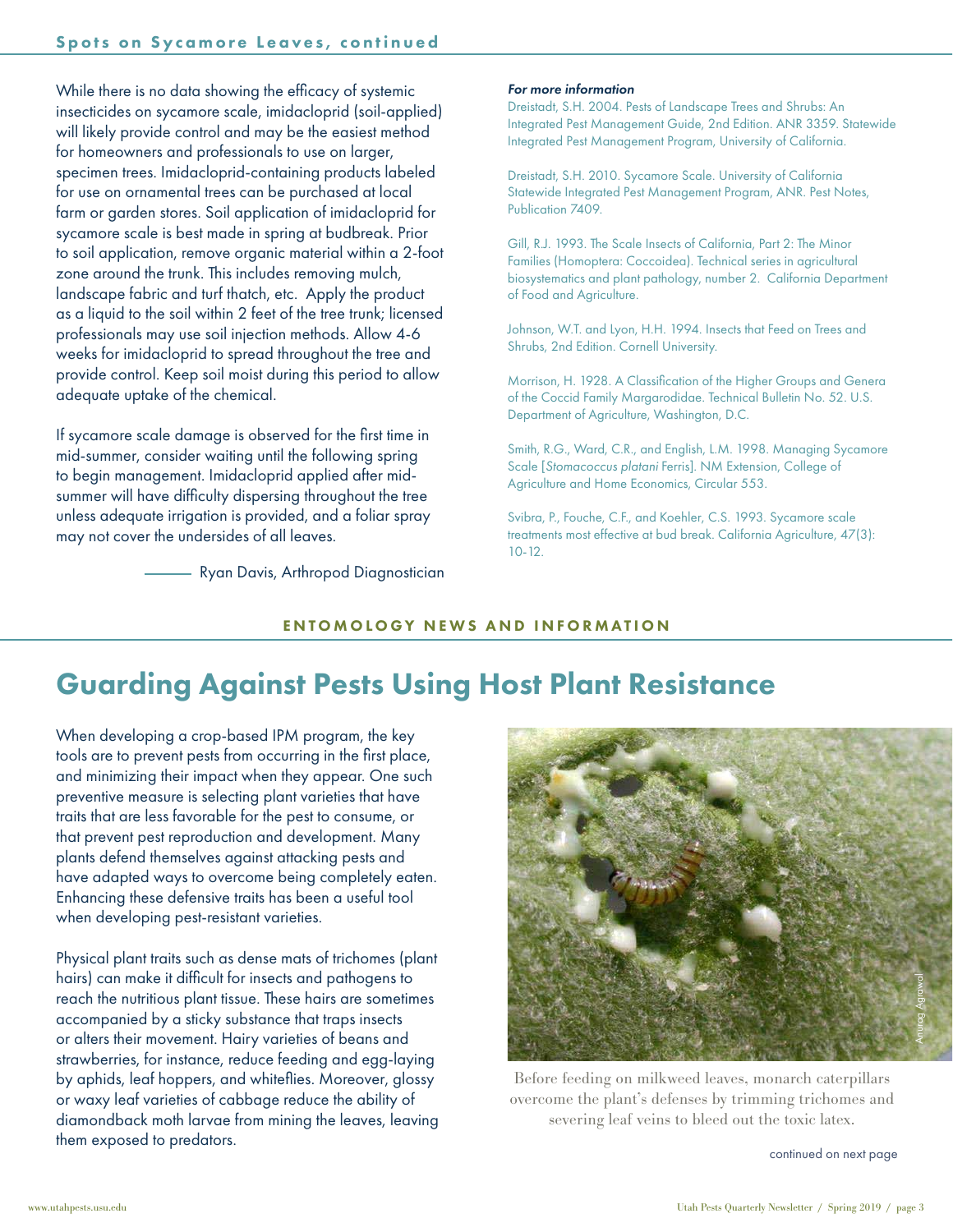Plant-produced chemicals also contribute to defense traits that make plants less suitable as a food source. It has long been known that crushed chrysanthemum flower heads and seeds have insecticidal properties (pyrethrum). Other examples of plant chemicals that deter pests are the soaplike saponins in alfalfa, the bitterness of glucosinolates in mustards, nicotine in tobacco, and cucurbitacins in cucumbers. When plants are attacked by an insect or pathogen, levels of these chemicals become elevated or they are maintained at a high level. This added protection can help slow additional feeding and prevent complete death of the plant.

Plant breeding has been used to select plants with high levels of these chemicals and breed them for these pest resistance attributes. The trade-off, however, is that high concentrations of these chemicals in food crops can lead to a less palatable plant. Plant chemical defense is not foolproof as specialized pests, such as cucumber beetles, can detect these elevated chemicals, alerting them to the location of their plant host. In more complex interactions, the specialized pest may utilize these compounds by sequestering them in their body which protects them from their predators, or they may have ways to metabolize these chemicals. For additional information on interactions between plants and arthropods and plant defenses visit the website, [Learn.Genetics.](https://learn.genetics.utah.edu/content/herbivores/)

The Ramirez lab at USU has teamed up with Dr. Richard Clark's lab at the University of Utah through a grant from the National Science Foundation-Plant Genome Research Program to investigate plant defense pathways in cereals that are involved in host plant resistance toward the generalist two-spotted spider mite, which has a wide host range, and the specialist Bank's grass mite.

In a recent article in the journa[l Frontiers in Plant Science](https://www.frontiersin.org/articles/10.3389/fpls.2018.01222/full), post-doctoral fellow Dr. Huyen Bui and the team which included USU biology graduate student Gunn Gill and former graduate student Dr. Alice Ruckert, found that cereal plants (maize and barley) responded similarly in plant defense responses to both spider mites, regardless of specialization. However, the team found that a class of defense compounds known as benzoxazinoid defenses provided a mechanism for reducing two-spotted spider mite, a generalist plant feeder. Yet, the specialist Bank's grass mite was unfortunately able to cope with this plant defense and persist on plants with elevated benzoxazinoids.

We are gaining a better understanding of plant resistance mechanisms, plant defense chemicals, and their interactions with pests. With this knowledge, we can



Plant breeders use molecular tools to determine mechanisms of plant resistance, such as with a cabbage selection found to be resistant to whitefly (top).

Leafhopper feeding in alfalfa can lead to "hopper burn," a yellowing of plants that can lead to yield losses. In the 1990s, glandular, hairy varieties of alfalfa were bred, which reduced the impacts of leafhoppers (bottom).

improve on their use as a tool in IPM. Indeed, genetic technologies have offered additional tools with transgenic host plant resistance. Perhaps the most well-known being Bt (*Bacillus thuringiensis*) crops that express bacterial proteins harmful to insects when ingested. It is important to evaluate these pest resistance attributes when purchasing seed or buying plants. Often a list of pests the plants show resistance toward will be provided. By considering pest resistant plant varieties when available (examples include the 2019 National Alfalfa Forage Alliance Alfalfa [Variety Ratings](https://www.alfalfa.org/pdf/2019_Alfalfa_Variety_Leaflet.pdf) and [Cornell's University Table of Disease](http://vegetablemdonline.ppath.cornell.edu/Tables/TableList.htm)  [Resistant Varieties](http://vegetablemdonline.ppath.cornell.edu/Tables/TableList.htm)) in preparation for the cropping season, we may alleviate additional needs for pest management throughout the season.

Ricardo Ramirez, Extension Entomologist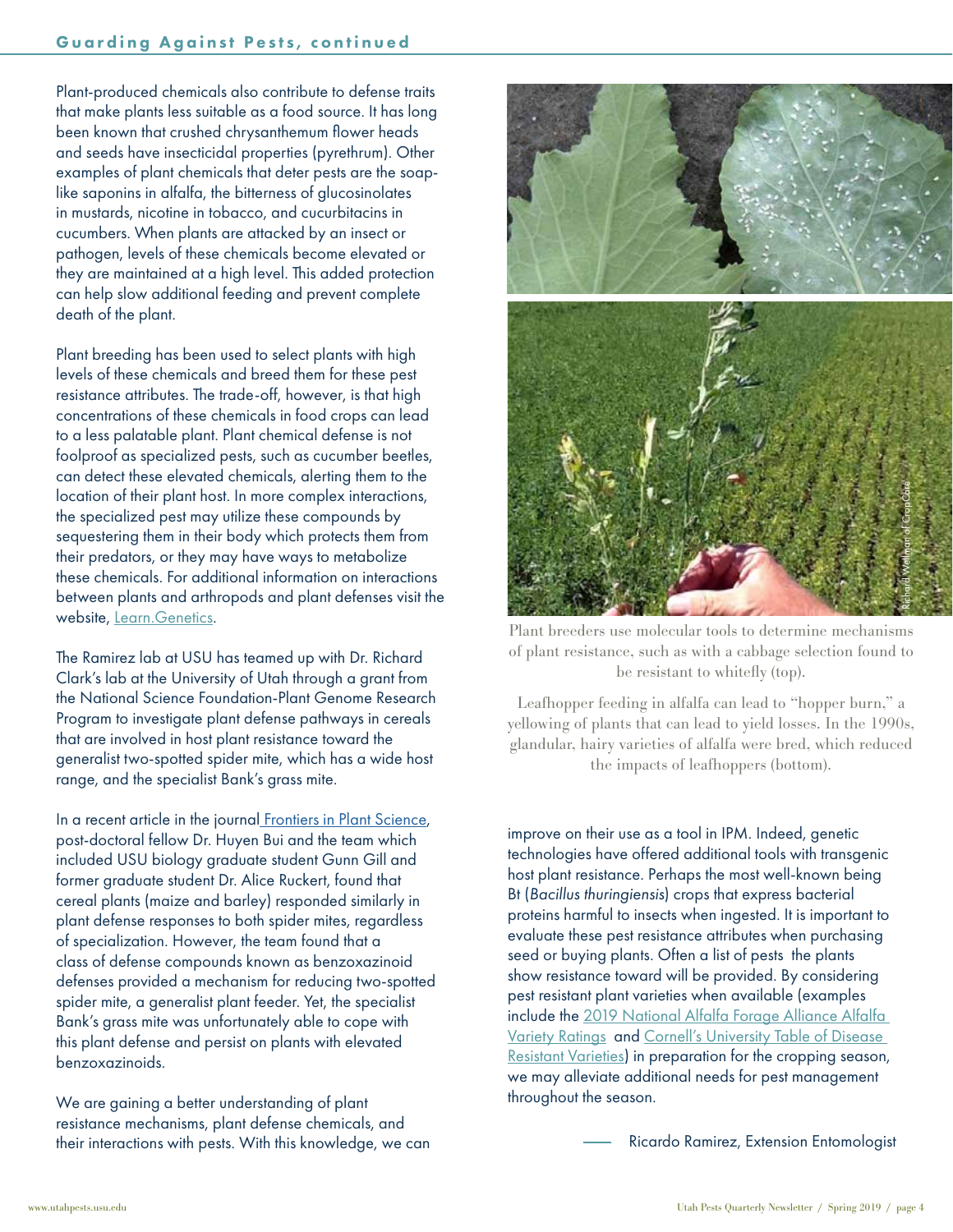## Seasonal Development and Occurrence of Brown Marmorated Stink Bug in Utah

Successful control or management of any insect pest is dependent on an accurate understanding of when the pest is most vulnerable. Phenology, or the seasonal timing of development, helps to understand how to prevent and respond to potential pest damage, including the invasive brown marmorated stink bug (BMSB, *Halyomorpha halys*). BMSB has become an overwhelming insect pest in many U.S. states, feeding on hundreds of different host plants and adapting to a wide array of climatic conditions.

In Utah, BMSB has slowly built in population size since its discovery in 2012, with highest concentrations in and around urban and suburban neighborhoods. BMSB is commonly found on many ornamental shrubs and trees, especially catalpa. The first reports of BMSB damaging crop plants in Utah occurred in 2017, on apple, peach, corn, and squash. In 2018, field research showed that BMSB was also able to feed on tart cherry and cause significant damage to the early season fruit stage, though this damage has not yet been reported outside of experimental conditions.

USU researchers have been focused on understanding BMSB development throughout the year given the arid, hot, and high elevation conditions in Utah. Generally, BMSB adults can be found May through September on a variety of different host plants. The adults are known to emerge from their overwintering shelter in April, but testing is ongoing to narrow down the start and peak emergence dates.

Females reach sexual maturity within two weeks of emerging, which means egg production starts





### **BMSB Seasonal Occurrence On Top 10 Host Plants**



BMSB observations on the top 10 most common host plants from May to Oct., 2017 and 2018. Each color corresponds to a plant family.

### **BMSB Life Stage Dynamics in Host Plant Surveys**



Total number of BMSB observed on plants, by life stage, in the summer of 2017 (top) and 2018 (bottom). Observations were made by visual inspection and beat sheet sampling of 300 plants of varying species on 15 sites in Davis, Salt Lake, Utah, and Weber counties.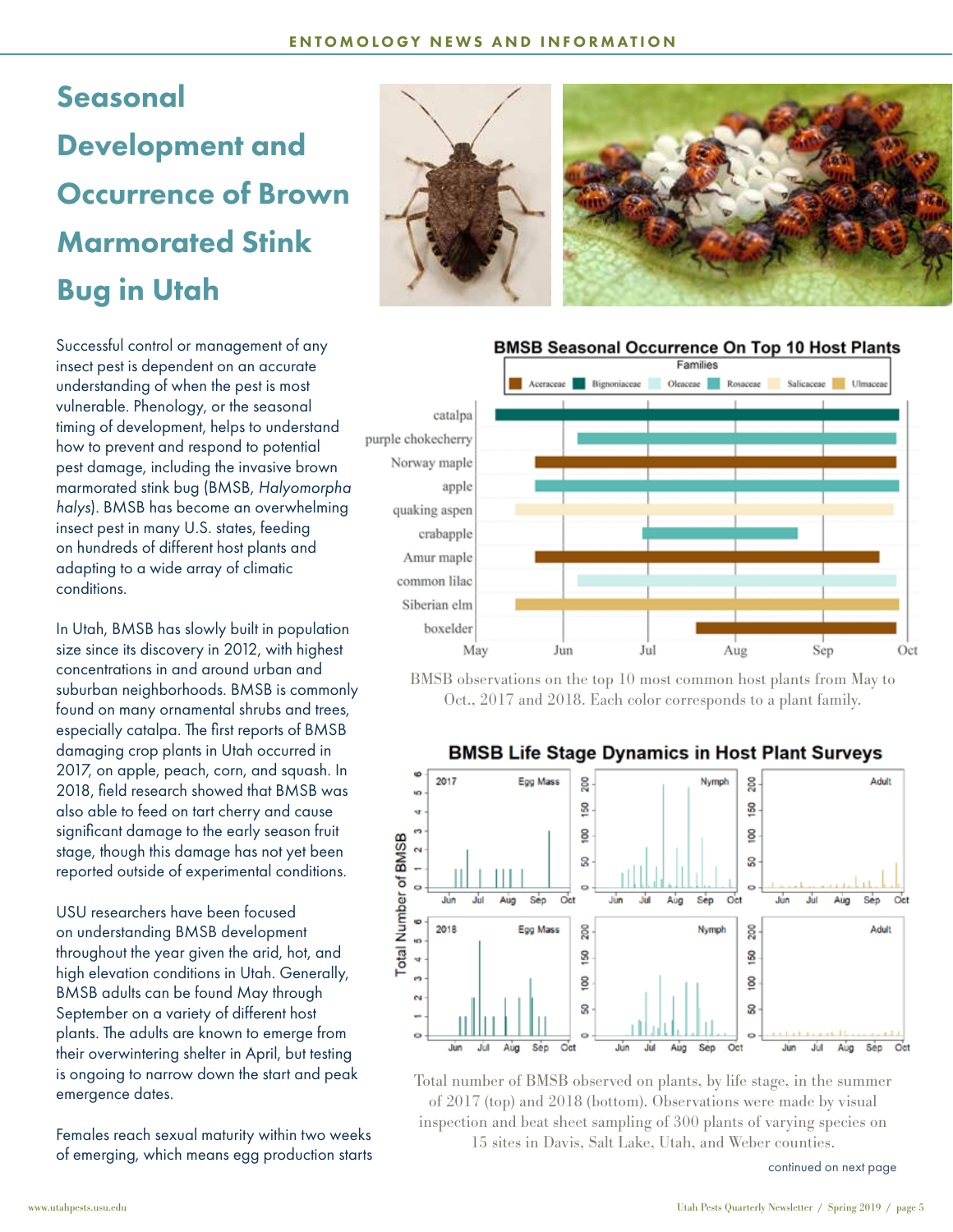in early to mid-May and can continue through September. They lay eggs in masses of roughly 28, and a single female can produce an average of 224 eggs in her lifetime. Nymphs are first present in June and then reach peak numbers in mid-July. Adult BMSB numbers peak in early July, with a second peak occurring in late September. Population spikes can have real significance for susceptible agricultural crops that ripen in July.

It had been thought that BMSB was limited to a single adult generation in Utah each season, but more recently, we suspect that there is actually a second adult generation that occurs just before the end of September. A second generation could mean more feeding and subsequent damage than was first anticipated for the Intermountain West. Thus far, only a partial second generation has been observed in field testing in Utah.





As with any invasive pest, continual monitoring of BMSB will be of utmost importance as management strategies are developed. To learn more about BMSB, consult the Utah State University fact sheets [Brown Marmorated Stink Bug](https://digitalcommons.usu.edu/cgi/viewcontent.cgi?article=2785&context=extension_curall) and Brown Marmorated [Stink Bug Management for Fruits and Vegetables in Utah](https://digitalcommons.usu.edu/cgi/viewcontent.cgi?article=2906&context=extension_curall).

> Mark Cody Holthouse and Zachary Schumm (USU Biology Graduate Students), Lori Spears (Invasive Species Specialist), and Diane Alston (Entomologist)

#### *For more information:*

Skillman, V. P., & Lee, J. C. (2017). [Nutrient Content of Brown](https://doi.org/10.1093/jisesa/iex098
)  [Marmorated Stink Bug Eggs and Comparisons Between Experimental](https://doi.org/10.1093/jisesa/iex098
)  [Uses](https://doi.org/10.1093/jisesa/iex098
). Journal of Insect Science, 17(6).

See [utahpests.usu.edu/caps/bmsb-host-plants](https://utahpests.usu.edu/caps/bmsb-host-plants) for a current listing of known host plants in Utah

### ENTOMOLOGY NEWS AND INFORMATION

### Biological Control of Brown Marmorated Stink Bug

Brown marmorated stink bug (BMSB; *Halyomorpha halys*) is an invasive economic and nuisance pest native to eastern Asia that invaded the United States in the late 1990's. In Utah, BMSB is established in five counties (Box Elder, Davis, Salt Lake, Utah, and Weber), and has been detected in Cache and Kane counties. It feeds on a variety of Utah's agricultural commodities and ornamental plants, making it a potential economic concern as populations spread and establish.

BMSB is challenging to manage with insecticides due to its hardiness and mobility. Researchers are surveying for and testing the effectiveness of natural and exotic enemies of BMSB to reduce populations.



In USU studies, cards containing BMSB egg masses were clipped to foliage of stink bug host plants. On this egg mass, a small parasitoid wasp is stinging the eggs.

At USU, researchers are surveying for natural enemies of BMSB with artificially-placed stink bug egg masses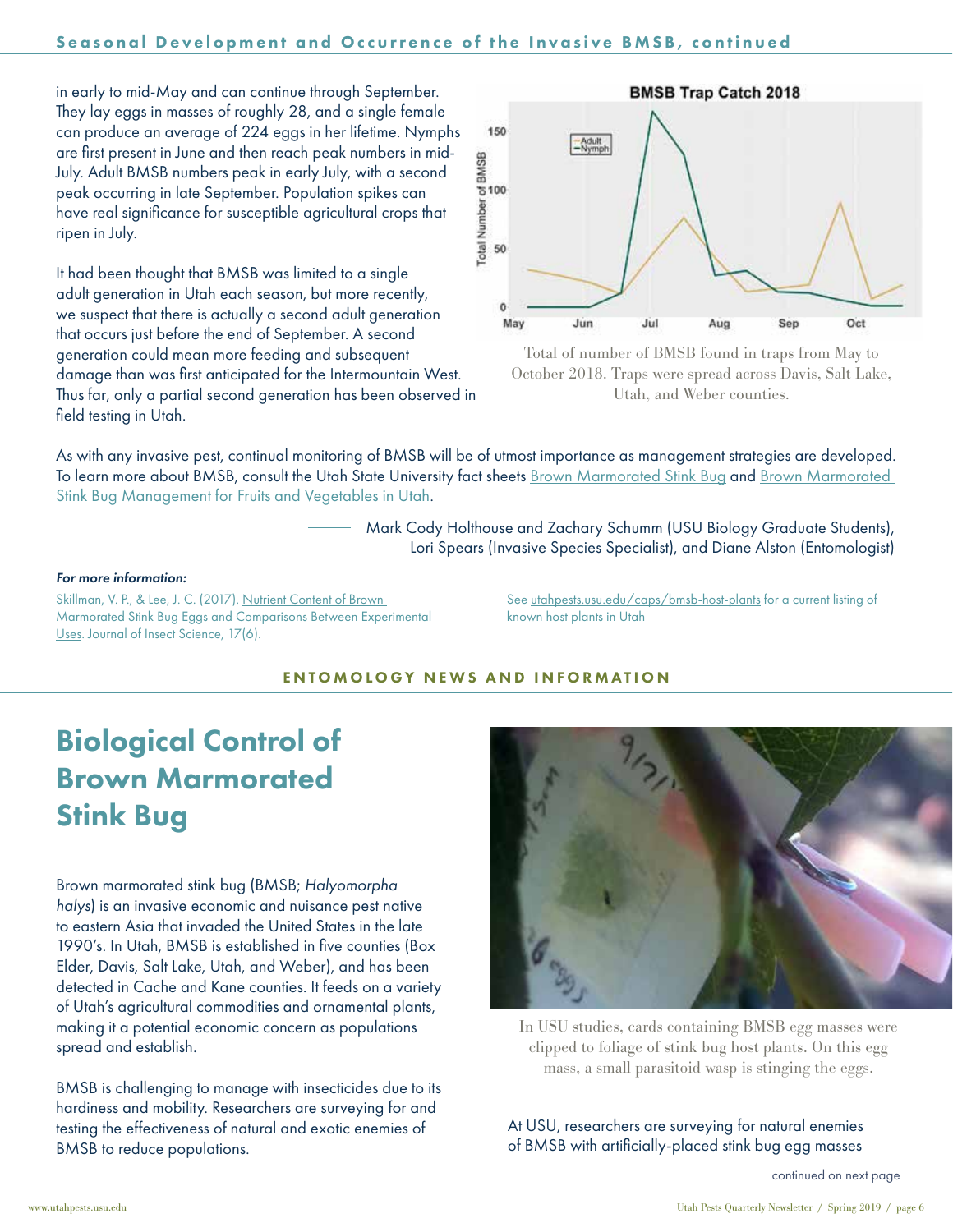and yellow sticky cards. A suite of natural enemies have been identified; some of these are under efficacy testing against BMSB eggs in the lab. From these findings, generalist egg predators (e.g. earwigs, lacewings, and katydids) are relatively low in abundance and are not effective, especially in the agricultural landscape. Parasitoid wasps of stink bug eggs are more abundant and diverse. They lay eggs inside a stink bug egg, and the immature wasp feeds on the host egg before emerging as an adult wasp about two weeks later.

We have identified five wasp species that have been able to sting, develop, and emerge inside BMSB eggs in Utah. Three are in the family Eupelmidae and are generalist parasitoids that sting many types of insect eggs: *Anastatus mirabilis, A. persalli, A. reduvii*. Two are in the family Scelionidae, and specialize only on stink bug eggs: *Trissolcus euschisti*, and *T. hullensis*. Unfortunately, none of these species have shown high efficacy, with only 3-18% of wasps completing development and emergence as adults.

We have additionally tested the efficacy of a parasitoid wasp species native to Utah, *Trissolcus utahensis*, and found it was able to sting and kill nearly 89% of developing stink bug eggs in the lab. However, the immature wasps were

unable to develop properly inside BMSB eggs. Like *T. utahensis*, most or all native parasitoid wasps will sting and kill the developing stink bugs within the eggs at a moderate to high success rate, but will not complete development into adult wasps, making them inefficient control agents for BMSB.

The samurai wasp (*Trissolcus japonicus*), a wasp native to the homelands of BMSB in eastern Asia, is a highly effective parasitoid at both killing and developing within BMSB eggs, and is a promising biological control agent for BMSB in the U.S. This wasp was originally kept in U.S. quarantine facilities to undergo testing to confirm its effectiveness and ensure that it does not harm native, beneficial stink bug species. However, wild populations began to appear in 2014, and populations have now been found in twelve states (Maryland, Pennsylvania, New Jersey, New York,

Delaware, Oregon, Ohio, Virginia, West Virginia, Michigan, California, and Washington). Surveys for biological control agents in Utah are focused on finding this particular parasitoid species. Once it is detected in Utah, redistribution efforts will likely be approved to assist with controlling BMSB populations. Surveys for this wasp will be continuing in Cache, Box Elder, Weber, Davis, Salt Lake, and Utah counties.

> Zachary Schumm and Mark Cody Holthouse (USU Biology Graduate Students), Lori Spears (Invasive Species Specialist), and Diane Alston (Entomologist)

| <b>Parasitoid Wasp Species Currently Found in Utah</b> |  |  |  |  |  |
|--------------------------------------------------------|--|--|--|--|--|
|--------------------------------------------------------|--|--|--|--|--|

| <b>Species</b>       | Family      | <b>Collection Method</b> | Actual<br><b>Size</b> | <b>Can Emerge</b><br>from BMSB? |
|----------------------|-------------|--------------------------|-----------------------|---------------------------------|
| Anastatus mirabilis  | Eupelmidae  | <b>BMSB</b> Eggs         |                       | Yes <sup>*</sup>                |
| Anastatus persalli   | Eupelmidae  | <b>BMSB</b> Eggs         |                       | Yes <sup>*</sup>                |
| Anastatus reduvii    | Eupelmidae  | <b>BMSB</b> Eggs         |                       | Yes <sup>*</sup>                |
| Telenomus podisi     | Scelionidae | BMSB Eggs / Sticky Cards |                       | $No*$                           |
| Trissolcus erugatus  | Scelionidae | BMSB Eggs / Sticky Cards |                       | $No*$                           |
| Trissolcus euschisti | Scelionidae | BMSB Eggs / Sticky Cards |                       | Yes <sup>*</sup>                |
| Trissolcus hullensis | Scelionidae | BMSB Eggs / Sticky Cards |                       | Yes*                            |
| Trissolcus parma     | Scelionidae | <b>Sticky Cards</b>      |                       | Unknown                         |
| Trissolcus thyante   | Scelionidae | <b>Sticky Cards</b>      |                       | Unknown                         |
| Trissolcus strabus   | Scelionidae | <b>Sticky Cards</b>      |                       | Unknown                         |
| Trissolcus utahensis | Scelionidae | BMSB Eggs / Sticky Cards |                       | $No*$                           |

\*Based on current surveys in Utah

Trissolcus erugatus, a stink bug parasitoid native to Utah has been found stinging BMSB eggs, but cannot develop and emerge properly from them.

> Yellow parasitoids.



sticky cards were placed in trees to attract various

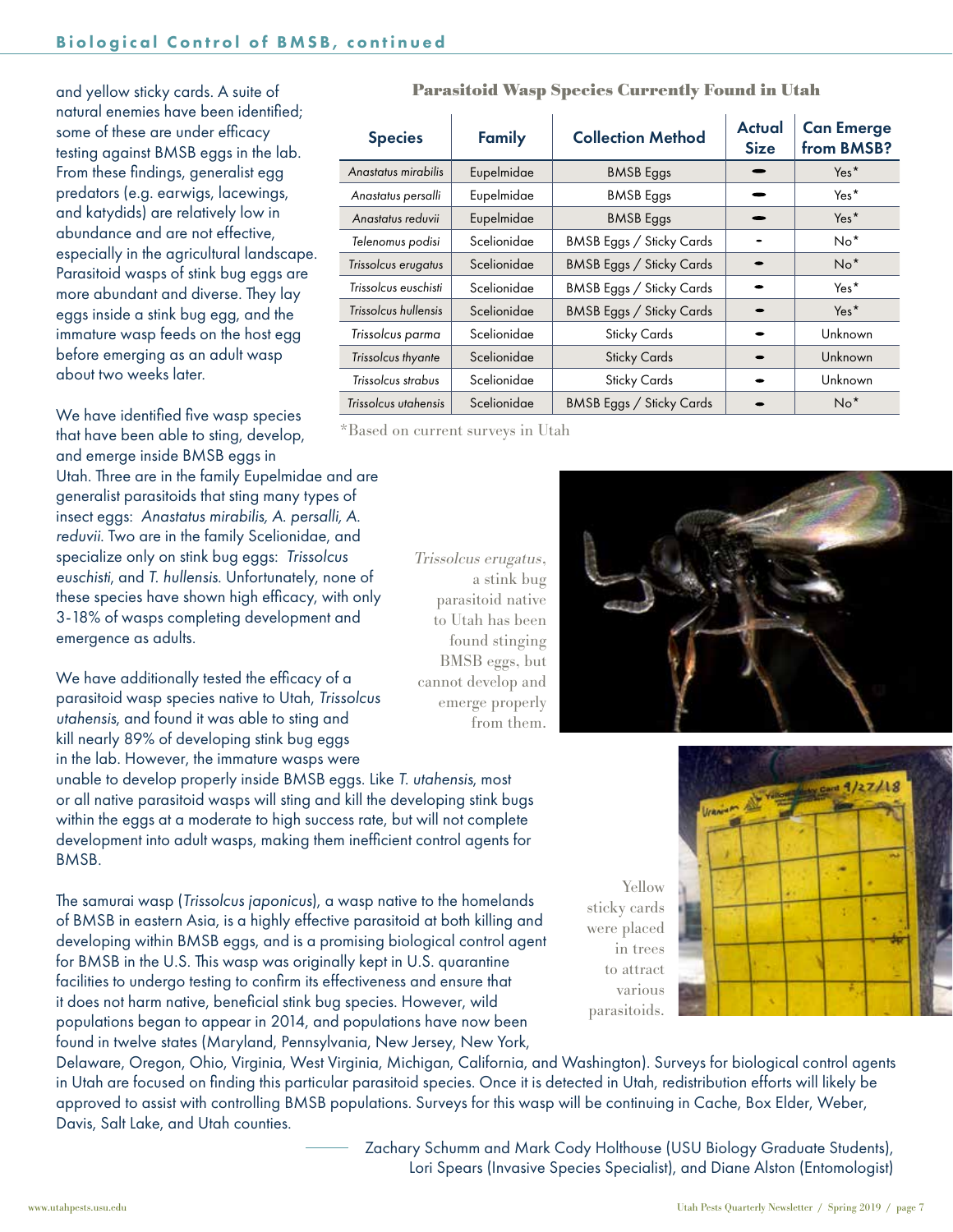### Cytospora Canker of Fruit Trees - What is the Latest Information?

Mature peach orchards in the Intermountain West may be fragmented due to losses from cytospora canker.

Cytospora canker is one of the most common diseases of peach, nectarine, plum, and apricot trees in Utah. It is most damaging to young or stressed trees, and in fact, entire new orchards can be wiped out within a few years. Infected trees in older orchards gradually decline and lose productivity, necessitating replacement in as few as ten years. At the fall 2018 Utah Fruit School, fruit specialist Dr. Ioannis Minas from Colorado State University, presented research work by his colleague, plant pathologist, Dr. Jane Stewart and her graduate student, Stephan Miller, on cytospora biology and management. Peach production in Colorado is similar to Utah's, and their findings will be invaluable to Utah producers.

Cytospora is caused by several species of fungi. A 2018 study in California found 15 *Cytospora* species on stone fruits, while Stewart's research found only one species, *Cytospora leucostoma*, in Colorado peach orchards. It is likely that this same species is also prevalent in Utah, but this has not been confirmed.

The pathogen spreads from tree to tree via spores. The release of spores can happen year-round, and are most often spread by wind-driven rain. Stewart and Miller are investigating possible longer-distance spread by insects. Pruning is also known to spread the disease.

Like spore production, new infections occur at any time of the year, but are least likely during the hottest, driest months. A bark wound is required for infection, and the primary modes of entry in Colorado were found to be pruning cuts (both fresh cuts and old stubs) and bark damaged by cold injury. We have observed this in Utah, as well. Upon infection, the fungus invades and kills the bark and underlying wood. In summer, the fungus slows growth and the tree attempts to grow callus wood around the infection, but is often unsuccessful.

Infection sites are identified by copious, amber-colored gumming and cinnamon-brown-colored phloem tissue beneath the ooze. The cankers that form will kill the twig or branch. Trunk infections may kill the tree within three to five years.

#### **Management**

For many years, the primary mode of managing cytospora has been to prune out infected branches. This recommendation still holds true, since the fungi that cause cytospora cankers can survive and sporulate on dead wood for many years, contributing to spread. But when entire trees are affected, it is hard for a grower to make a decision on tree removal, and as a result, the disease stays in the orchard, causing a big part of the problem.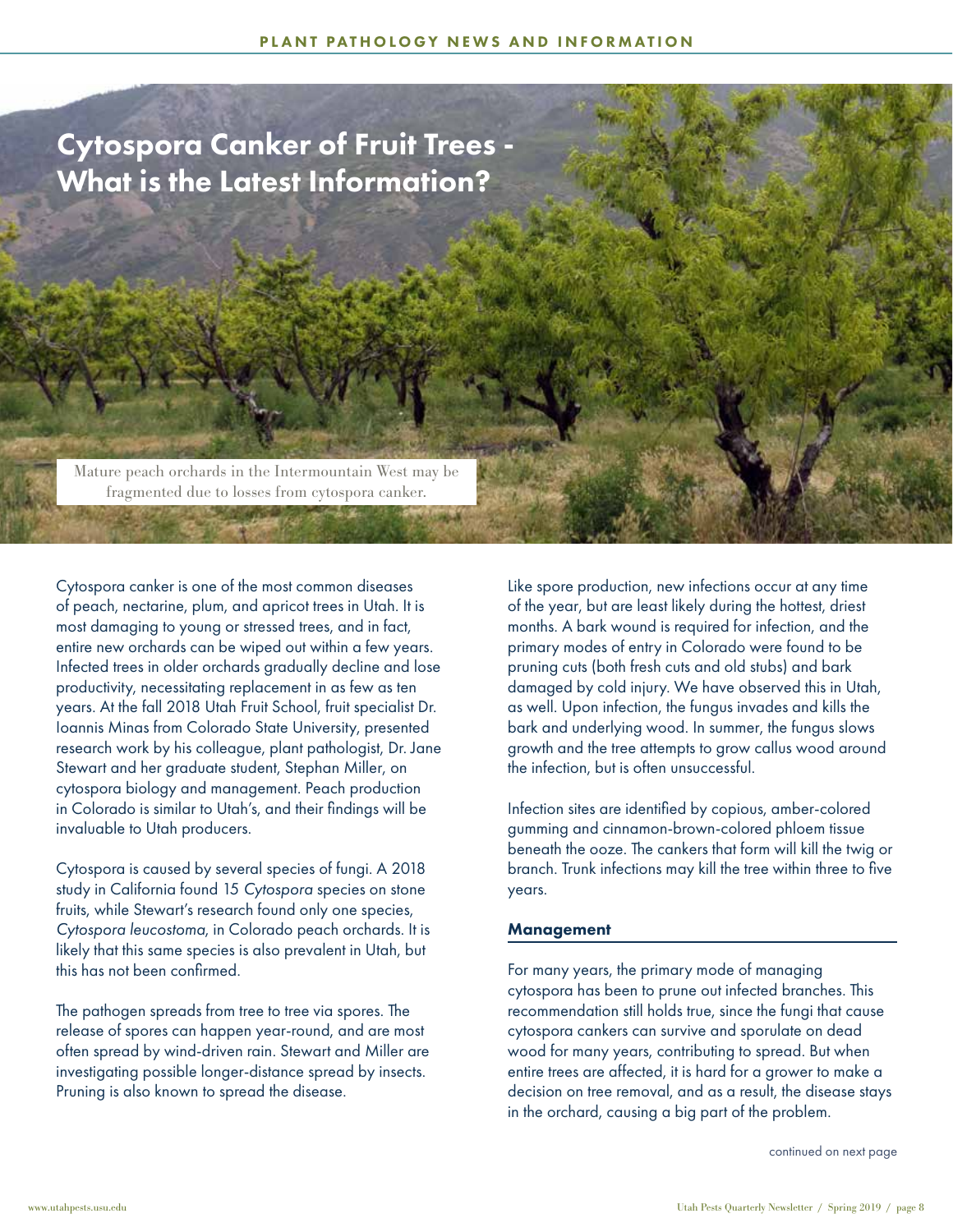In his presentation, Minas also reported on Miller's fungicide field trials, which were conducted on Cresthaven peach in Colorado.

- The fungicides, thiophanate-methyl (Topsin) and captan, were found to be effective at preventing infections when applied right after spring and/or summer pruning practices (within a few days). Topsin can only be used twice a season, so it shouldn't be used for anything else. For organic production, limesulfur was found to be effective.
- For existing cankers, Miller's research found that covering them was an effective strategy in preventing spore formation. Cankers were sprayed with Topsin or captan (mid-label rate) that was mixed with white latex paint (diluted in water to 50%), or lime-sulfur plus 50% Surround (kaolin clay). They found that initially, spore production declined, but then increased after 3 months. They surmised that the reason for this was due to the paint cracking on the bark surface, leaving exposed areas. Although not tested, a thicker paint dilution may allow for longer protection.
- On uninfected established trees, Topsin or captan (mid-label rate) plus 50% white latex paint applied on the trunk to the lower scaffold limbs provided the best canker prevention over using fungicide alone, paint alone, or using lime-sulfur plus surround.

### *For more information*

Cornell University, [Cytospora Canker of Fruit Trees](http://plantclinic.cornell.edu/factsheets/cytosporacankerfruit.pdf)

Bertrand PF, English H. 1976. Release and dispersal of conidia and ascospores of *Valsa leucostoma*. Phytopathology 66: 987–991.

Miller, S. et al. 2018. Preventive Fungicidal Control of *Cytospora leucostoma* in Peach Orchards in Colorado. Plant Disease. 10.1094

Stewart, Jane, Stephan Miller, Ioannis Minas. 2018. Preventive Control for Cytospora Canker on [Peach](https://extension.colostate.edu/topic-areas/agriculture/12556-2/). CSU Fact Sheet No. 2.954, CSU.

Colorado State University research has shown that a layer of white paint plus fungicide can be applied over existing cankers to help prevent spore formation.



Although cytospora infections can be associated with fresh pruning cuts, in Utah, they are most often seen around stub cuts (right) or areas affected by cold injury.



Marion Murray, IPM Project Leader

### PLANT PATHOLOGY NEWS AND INFORMATION

### Herbicide Damage in Vegetables

Every year, the Utah Plant Pest Diagnostic Lab receives vegetable samples that have been damaged by herbicide, as the symptoms often resemble plant diseases, especially viruses. There are some clues that can give an indication that the cause may be herbicide damage and not a pathogen or an insect.

One good indicator is that with herbicide damage, symptoms appear rapidly on multiple plants of differing

species, while a pathogen does not affect plants this way. Pathogens will cause one or a few plants to show symptoms, and then more plants of the same species will develop symptoms days later. It is never overnight that many plants show the same symptom.

How can vegetable plants come in contact with herbicides? There are many possibilities.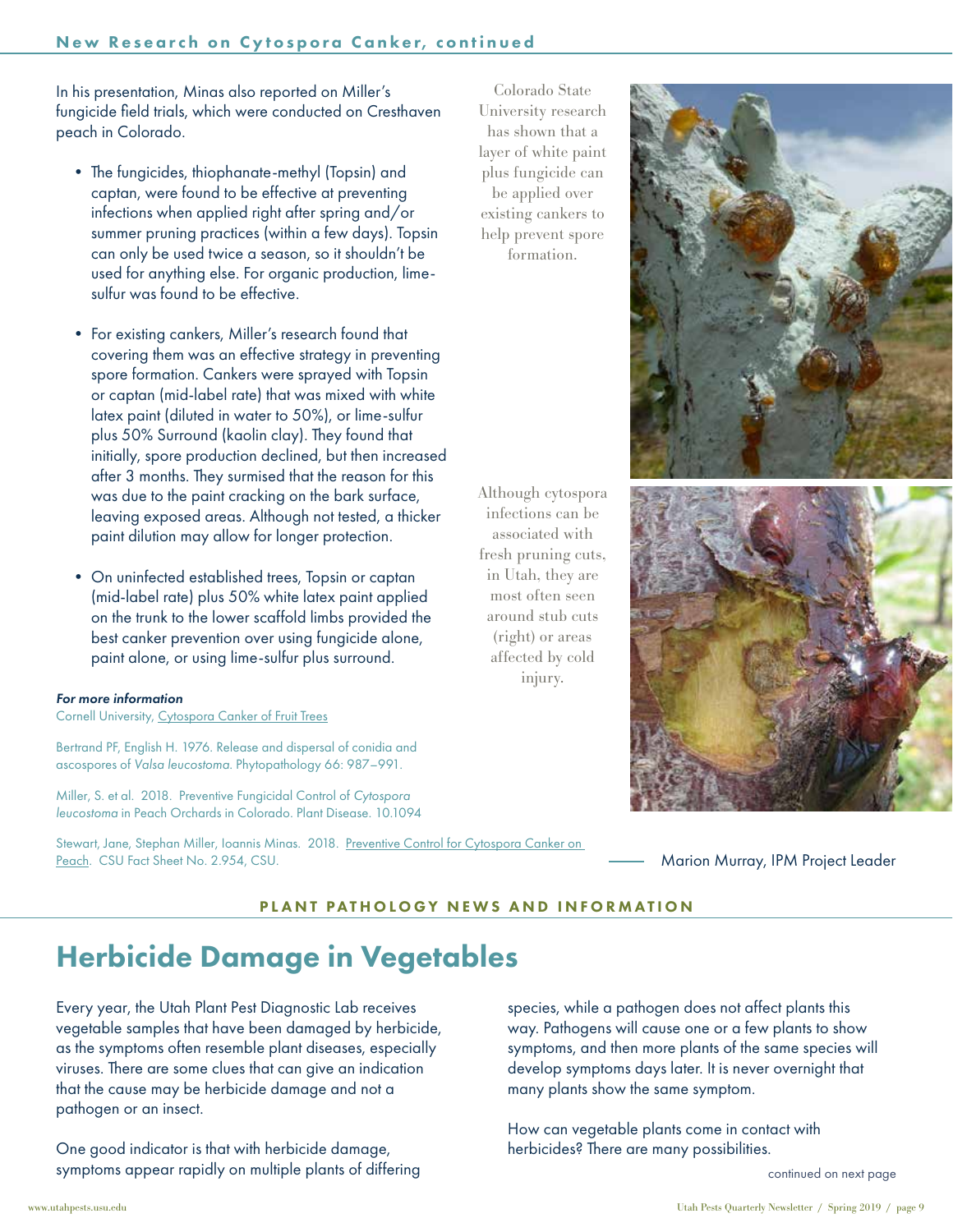- The obvious way is a direct application to the plants. This can happen if other pesticides are applied from a sprayer that was previously used for herbicides and not cleaned properly. The best way to avoid accidental herbicide damage is using separate sprayers labeled for herbicides and other pesticides.
- Herbicide exposure may also happen through irrigation water that runs through a canal and is used by several growers, or when pre-emergent herbicides are applied and the interval between application and planting is too short.
- Spray drift can occur when applying herbicides in windy conditions, and can cause exposure to the

vegetables without the applicator realizing it. Spray drift can be easily avoided by waiting to spray until wind has died down.

- Some introductions of herbicides are less obvious. If manure or compost is applied to the vegetables, herbicides can be introduced. When weeds killed by herbicides are composted, the herbicides often do not break down during the composting process. Likewise, when animals eat herbicide-treated hay or grass, the herbicides do not break down in the stomach and remain in the manure. When spreading manure or compost contaminated with herbicides, severe damage can occur.
	- Claudia Nischwitz, Extension Plant Pathologist



2, 4-D causes cupped and malformed foliage on tomato.



Damage caused by 2,4-D on peppers.



Quinclorac causes cupping on eggplants.



Glyphosate damage on pepper resembles mottling of a virus.



Glyphosate damage on tomato causes chlorosis of new foliage.



Spray drift of glyphosate can cause malformed potato tubers.



Paraquat causes severe burning of eggplant leaves.



Atrazine can cause marginal necrosis on melon leaves.



Oxyfluorfen on onion causes necrotic leaf spots.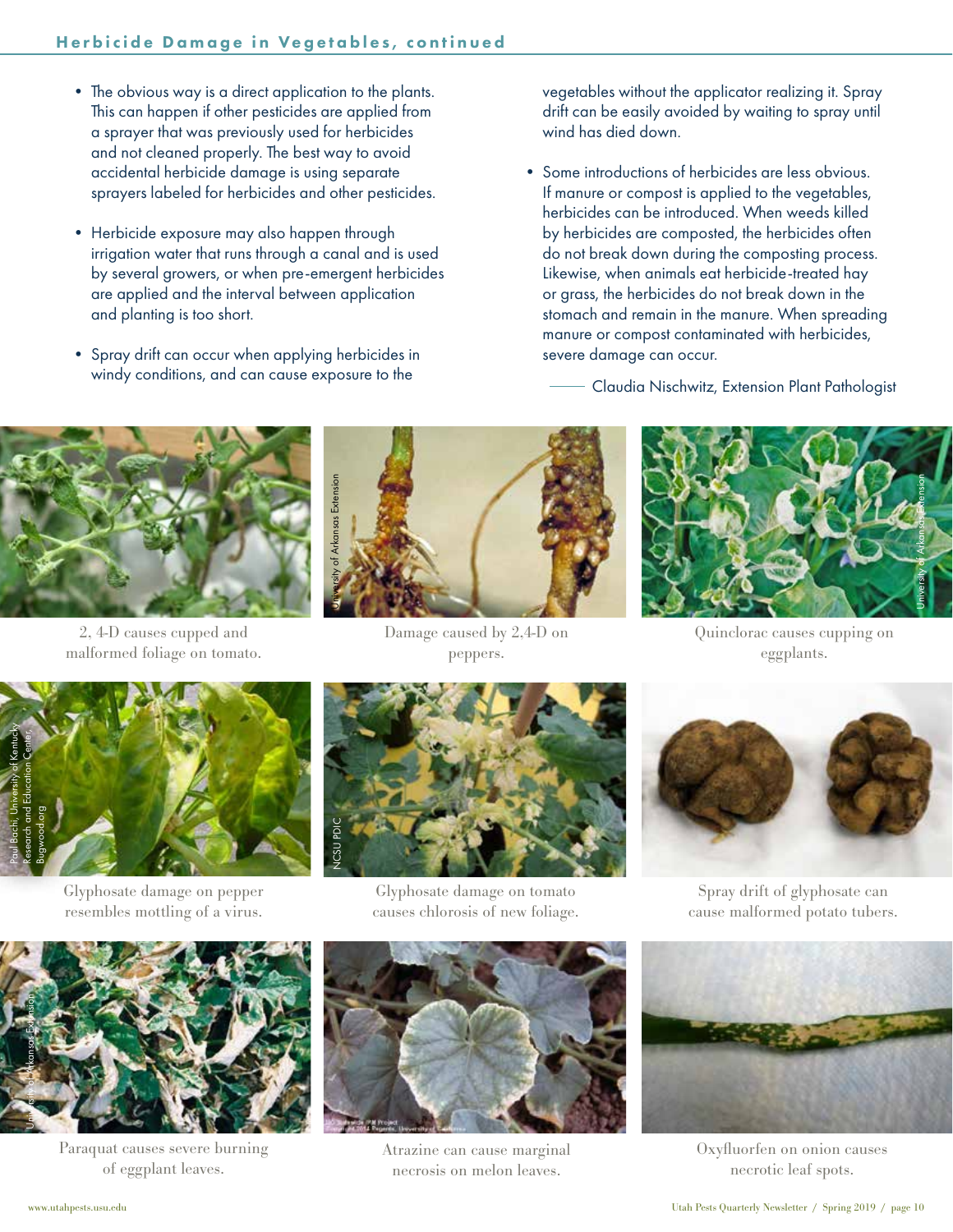### Soil Management for Disease-Free Vegetable Production

Soil management is a critical component to ensuring healthy crop production. There are multiple factors to consider, such as drainage and compaction, organic matter, pH, salinity, and nutrients, especially in terms of activity of plant pathogens in the soil such as fungi, bacteria, and nematodes. Many soil-borne pathogens are difficult to detect and some have the ability to survive for many years. It is important to understand the correlation between soil management and disease incidence and develop strategies to reduce crop losses.

Some issues with Utah soils are low organic matter, high pH, and soil salinity. Alkaline soils contribute to plant nutrient deficiencies and saline soils injure plants; both stressors may make plants more susceptible to plant diseases. Refer to the USDA's [Web Soil Survey](https://websoilsurvey.sc.egov.usda.gov/App/HomePage.htm) to obtain basic information about the local soil type such as texture, physical factors, and proper utilization.

Fungal pathogens cause the majority of soil-borne plant diseases in Utah vegetable crops. Fungal pathogens are able to persist within the soil by producing survival structures such as melanized mycelium or drought-resistant fruiting bodies. An example is the fungus *Verticillium albo-atrum* that causes a deadly wilt disease of tomatoes, potatoes, eggplants, and a variety of other vegetables. Verticillium can survive seven years or more in the soil, either as threads which form in large quantities on dying plant residue or seed-like microsclerotia. Verticillium is sensitive to soil moisture and temperature, preferring long term saturation and cool soil temperatures (55°F - 86°F). Therefore, the best soil management practices to prevent Verticillium wilt include good drainage and crop rotation.

Bacterial pathogens are single-celled organisms that have a rigid cell wall but lack a membrane around the nucleus. One example is *Pectobacterium carotovorum,* which causes bacterial rots in multiple crops, especially potato and onion. *P. carotovorum* affects the bulbs or tubers by soaking and softening the inner flesh and causing it to turn a dark brown–black color. This disease is most common when soil temperatures are high (90°F and above) along with the presence of moisture. There is no cure once plants are affected, therefore early management is essential. *P. carotovorum* spreads through water, so furrow, flooding, or overhead irrigation that leaves standing water may contribute to disease incidence.



USDA Natural Resources Conservation Services offers soil maps to determine general soil types for Utah.

Nematodes are tiny non-segmented roundworms. Plantpathogenic nematodes spend much of their life within the soil. An example is root-knot nematodes, which are found occasionally in Utah. They move into root tips by releasing chemicals that disrupt the plant cells. The subsequent feeding causes galls along the roots. Some management techniques to combat nematode infestations include growing resistant crops, keeping infested fields fallow for 2-3 years, tilling fallow areas during the hot, dry summer months, or soil fumigation in commercial fields. Some specific root-knot nematode species include *Meloidogyne hapla, M. incognita*, and *M. chitwoodi*.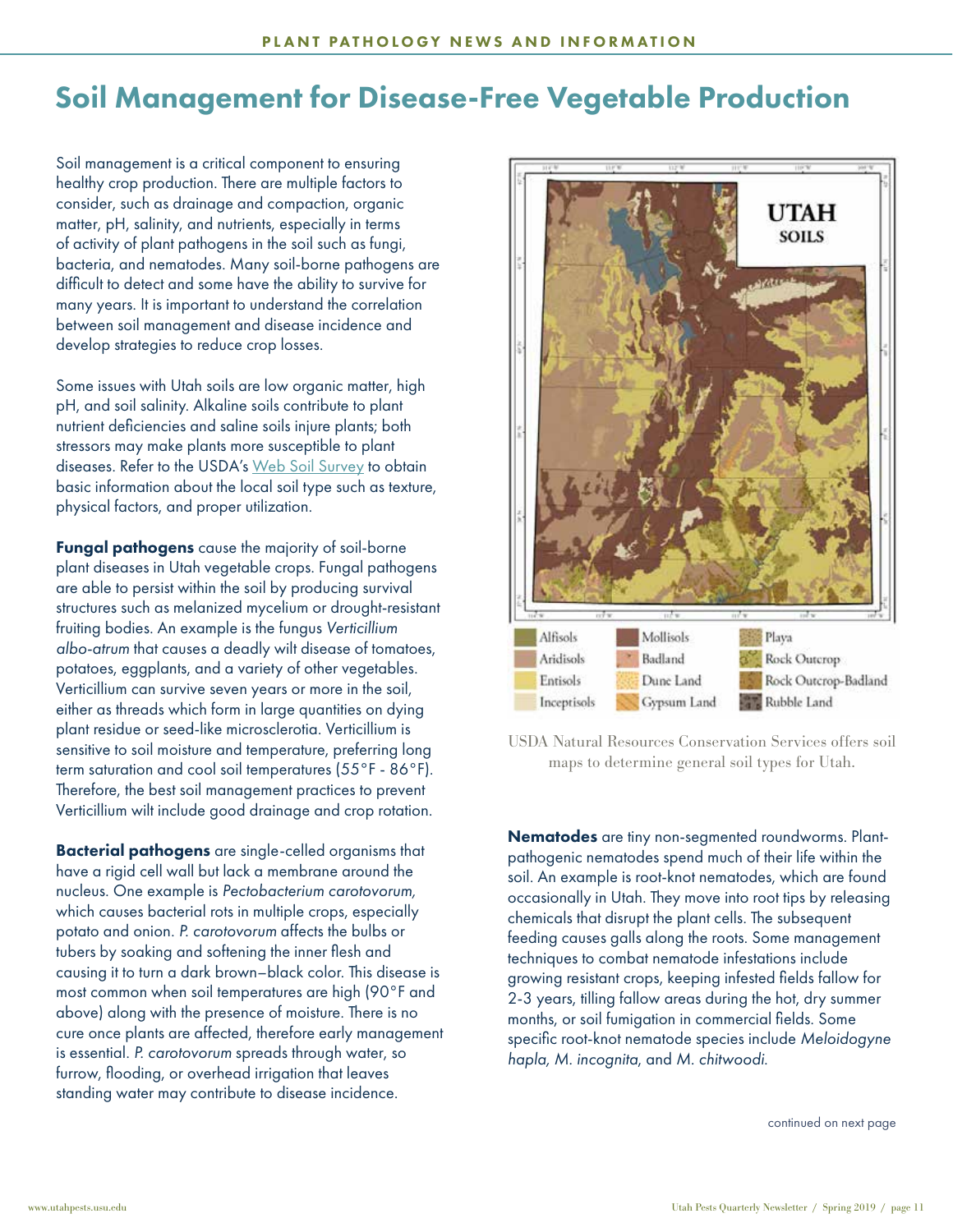| <b>Tips to Diagnose Soil Borne Diseases</b>                                                                                                                                                                                                                                                                                                                                                                                                                                                  | <b>Tips for Soil Borne Disease Management</b>                                                                                                                                                                                                                                                                                                                                                                                                                                                 |
|----------------------------------------------------------------------------------------------------------------------------------------------------------------------------------------------------------------------------------------------------------------------------------------------------------------------------------------------------------------------------------------------------------------------------------------------------------------------------------------------|-----------------------------------------------------------------------------------------------------------------------------------------------------------------------------------------------------------------------------------------------------------------------------------------------------------------------------------------------------------------------------------------------------------------------------------------------------------------------------------------------|
| • Familiarize yourself with the soil conditions<br>at your location and study what diseases have<br>historically been present.<br>• Examine all parts of an infected plant, especially<br>the roots and crown. Note any above-ground<br>symptoms.<br>• Correlate disease symptoms found in your crops<br>with any patterns of management practices such<br>as irrigation, crop selection, etc.<br>• Send diseased plant sample to the UPPDL for a<br>diagnosis and thorough management plan. | • Understand what environmental conditions are<br>most favorable for disease infection of your crop.<br>• Ensure the management plan is economical. The<br>value of the crop saved must exceed the cost of<br>control.<br>• Scout your field or garden at least once a week<br>throughout the entire growing season.<br>• Be mindful on the timing of control, and<br>ensure the management strategy is safe, simple,<br>inexpensive to apply, and will be effective in<br>disease reduction. |
| <b>Soil Management Practices Influencing Disease</b>                                                                                                                                                                                                                                                                                                                                                                                                                                         |                                                                                                                                                                                                                                                                                                                                                                                                                                                                                               |

- Soil pH can have a major influence on soil-borne diseases. Most pathogens thrive in acidic soils (pH < 7) but some still survive in alkaline conditions (pH > 7).
- Another possible influence for soil-borne diseases is plant nutrition. Nutrient deficiencies weaken plants, and predispose them to infection. And while the use of nitrogen fertilizer can positively impact growth, crops with excess succulent tissue can be more vulnerable to attack by some pathogens.
- Tillage systems include turning the soil, chopping and incorporating crop residues, destroying weeds, or incorporating applied fertilizer and pesticides. Tilling can cause pathogenic propagules to be moved deeper into the soil, or alternatively, can expose the pathogens to the surface to be killed by drying, the heat, or cold.
- Soil texture and irrigation also impact disease incidence. Soils with larger aggregates allow for better drainage, while high clay and loam soils more likely have slower drainage and allow pathogens such as P*ythium, Phytophthora*, and *Aphanomyces* an opportunity to cause infection. Drip irrigation prevents stagnant water and precisely delivers water to plant roots.

Other practices to implement include using disease-free seeds and transplants, crop rotation, sanitation, and proper plant spacing. Soil health and management is something to take into consideration in preparing fields and gardens for the upcoming growing season.



#### *For more information*

[Vegetable Diseases Caused by Soil Borne Pathogens](https://anrcatalog.ucanr.edu/pdf/8099.pdf) [USU Extension Series: Solutions to Soil Problems](https://digitalcommons.usu.edu/do/search/?q=Solutions%20to%20Soil%20Problems&start=0&context=656526&facet=) [Preparing and Improving Garden Soil](https://digitalcommons.usu.edu/cgi/viewcontent.cgi?referer=&httpsredir=1&article=2067&context=extension_curall) [USU Extension Website - Irrigation Management for Production](https://extension.usu.edu/productionhort/vegetables/irrigation) [USU Dirt Diggers Digest](https://extension.usu.edu/dirtdiggersdigest/) [USU Analytical Laboratory](http://www.usual.usu.edu/)

Nick Volesky, Vegetable IPM Associate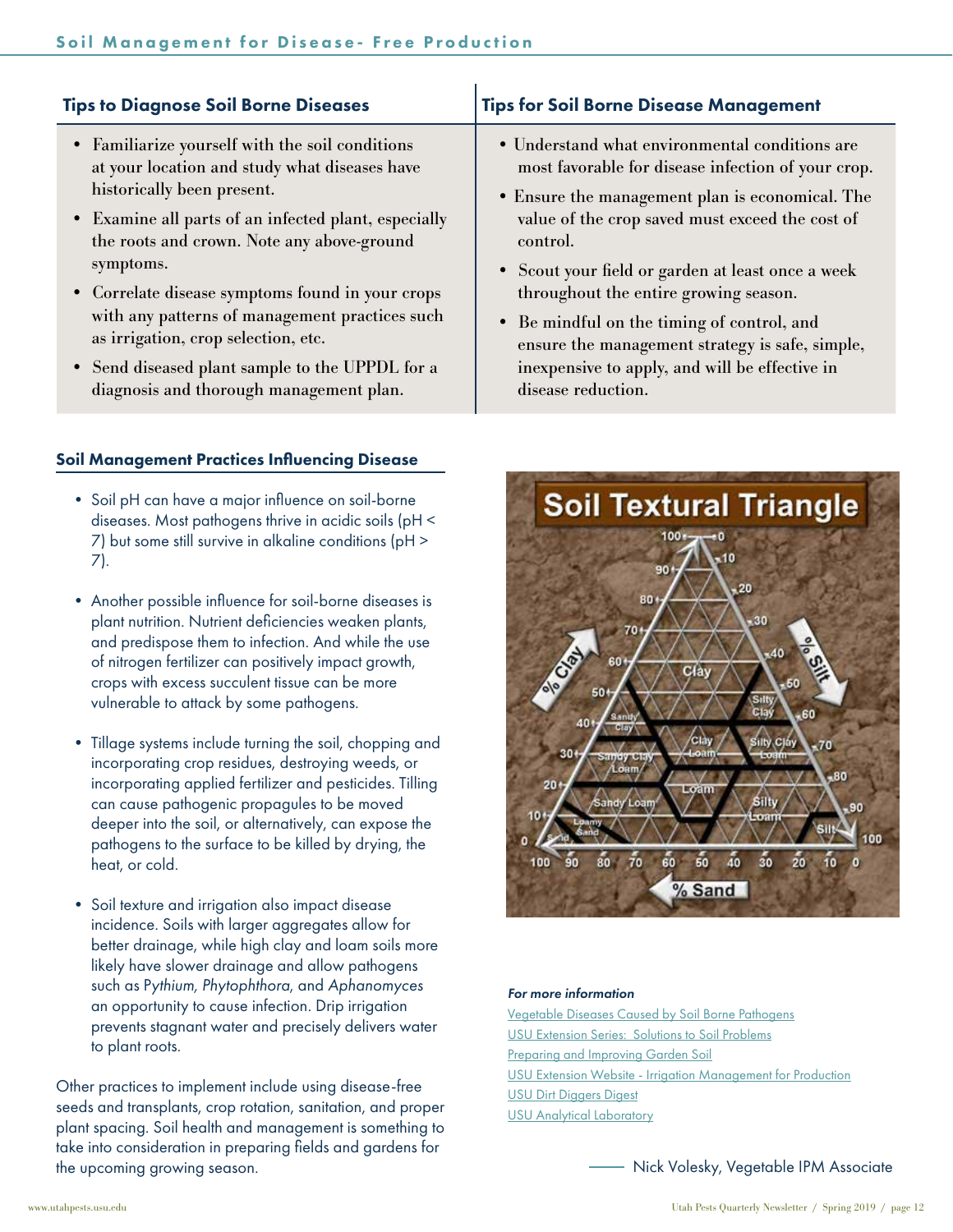### IPM In The News

### Cooperative Success over an Invasive Pest

The European grapevine moth is native to Europe, but has invaded crops worldwide. The 2009 discovery in California caused great concern, so a massive coordinated effort was quickly launched. It involved a network of traps for detection, vineyard inspections, quarantine regulations on farming and vineyard equipment, and mating disruption and insecticide treatments. The effort was a success and kept the moth populations from rising. In fact, it was declared eradicated in 2016. Researchers are hoping to draw lessons from this happy ending to apply to other potential invasions.

### Stink Bugs Shall Not Pass

Brown marmorated stink bugs are nuisance home invaders, and are difficult to keep out. Researchers from Virginia Tech and the U.S. Department of Agriculture wondered how small a hole needs to be to exclude them. They placed stink bugs into boxes with varying sizes of holes and slits. The boxes were heated to encourage the stink bugs to escape. The study showed that slits 3 mm wide and holes less than 7 mm wide successfully halted the vast majority of brown marmorated stink bugs (one male adult passed through a 7 mm hole). This can be helpful knowledge to homeowners trying to exclude them.

### New Publications, Websites, Apps

To aid in identification and education of BMSB, the Northeastern IPM Center is sending free [BMSB kits](http://stopbmsb.org/go/kits) which include a BMSB specimen and ID guides.

EPA is updating its [Residual Time to 25%](https://www.epa.gov/pollinator-protection/residual-time-25-bee-mortality-rt25-data)  [Bee Mortality \(RT25\)](https://www.epa.gov/pollinator-protection/residual-time-25-bee-mortality-rt25-data) table with new information. RT25 data help identify

### Electric Weed Killer

The UK-based company, *RootWave*, is planning to launch commercial electric weed killers in 2020 which kill weeds with a high voltage current. RootWave is building a pull-behind unit that uses camera imagery to spot weeds on the go, moving at 3 mph. The machine would then make contact with weeds up to 2" in size, and deliver 5,000 volts to kill the weed without soil disturbance. The company projects that costs will be comparable to, if not cheaper than traditional herbicides.

### Speed Plant Breeding

Researches from Great Britain, Australia, and the U.S. have pioneered a technique for identifying beneficial traits from wild plants that can be transferred to domestic crops. AgRenSeq, as the research team calls it, allows users to search a library of resistance genes discovered in wild relatives of modern crops to identify sequences associated with disease-fighting capability. From there, researchers can use laboratory techniques to clone the genes and introduce them into crops. AgRenSeq was successfully used with a wild relative of wheat that is resistant to stem rust. This technique, published in *Nature Biotechnology*, shortens the plant breeding process from decades to months, and reduces the cost from millions to thousands.

pesticide toxicity duration to bees and other insect pollinators after application.

A [new video shows fascinating close](https://www.kqed.org/science/1937639/samurai-wasps-say-smell-ya-later-stink-bugs?utm_source=facebook&utm_medium=social&utm_content=pubmedia&utm_campaign=DL_stinkbugs)[ups of BMSB](https://www.kqed.org/science/1937639/samurai-wasps-say-smell-ya-later-stink-bugs?utm_source=facebook&utm_medium=social&utm_content=pubmedia&utm_campaign=DL_stinkbugs) and the parasitoid, Samurai wasp. It was created by PBS, and features the work of researchers at Oregon State University.

### A Light Against Powdery Mildew

A team of USDA and university researchers from around the world have been studying the application of UV lights to plants to suppress powdery mildew of strawberries, grapes, hops, and cucumbers. Norwegian researchers found that strawberry powdery mildew has evolved a natural resistance against UV light during the daytime, but by applying UV light at night, researchers were able to bypass the mildew's defense systems. Florida researchers found that applying the lights once or twice weekly was as effective as the best fungicides against strawberry powdery mildew. Cornell researchers found the same results on cucumber. Tests on grapes and hops are still underway.

### Hijacking Grapes

Grape phylloxera threatens the grape industry across the globe. Researchers from The University of Toledo discovered that grape phylloxera activates a hormonal signal that causes the plant to form a gall using the same genes that the plant uses to make a flower or fruit. The inner portion of the insect gall is a flower carpel in which the grape phylloxera safely feeds on the plant. With this new understanding, techniques may be developed to stop grape phylloxera by targeting and blocking the hormonal signal.

[Youth and Agriculture](https://www.usda.gov/youth) helps young people connect with USDA summer outreach programs and volunteering opportunities. In addition, educators can find resources to better include agriculture in the classroom.